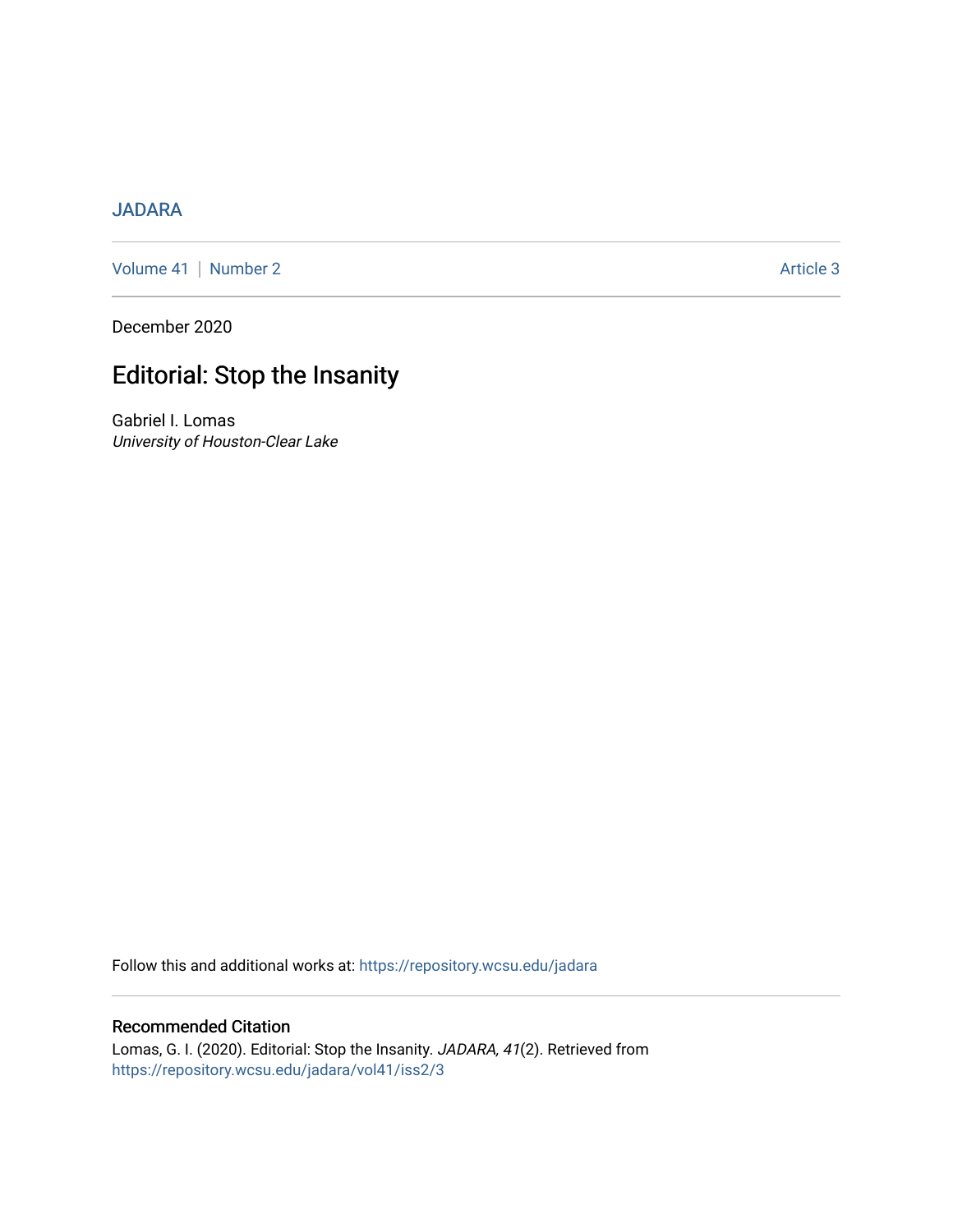# EDITORIAL: STOP THE INSANITY

# Gabriel I. Lomas, University of Houston-Clear Lake

Albert Einstein is quoted as saying, "Insanity is doing the same thing over and over again and expecting different results." If we use Einstein's definition of insanity, many systems that deaf people encounter would be "insane." Certainly, methods in deaf education would fall into that category. History shows us that deaf people have experienced little significant change in systems they encounter.

In 1999, Congress passed the Early Hearing Detection and Intervention Act and provided funding to assist states in screening the hearing of most newborn infants resulting in earlier identification of congenital hearing loss (Early Hearing Detection and Intervention Act, 1999). As of April 2005, thirty states and two United States territories have taken advantage of funds offered by the Centers for Disease Control to screen, evaluate, and provide intervention services, as needed, for newboms (Center for Disease Control, 2005). Early diagnosis serves to facilitate early intervention. The National Institute on Deafness and other Communication Disorders (2006) reminded the general public that the vital early childhood task of language acquisition, whether spoken or signed, can be better facilitated when hearing loss is identified early. Still, although deafness is being identified earlier, parents go through the same old systems. They see doctors and audiologists, few of whom are knowledgeable about the Deaf community. Stories written by deaf people long ago are easily rewritten today.

An editorial by Moores (2007) examined educational practices and assessment. In his commentary, Moores pointed out that many practices in education may seem logical "but many do not meet the research-based or scientifically validated requirements promulgated by No Child Left Behind" (p. 461). Breakthroughs in pedagogy and deafness appear to be few.

However, psychology and deafness has seen significant growth. In 2006, Dr. McCay Vemon received the Award for Distinguished Senior Career Contributions to Psychology in the Public Interest (Norman, 2006). His early contributions inspired significant reform in assessment of deaf people. Dr. Jeff Braden and a variety of others continue their research in fair and equitable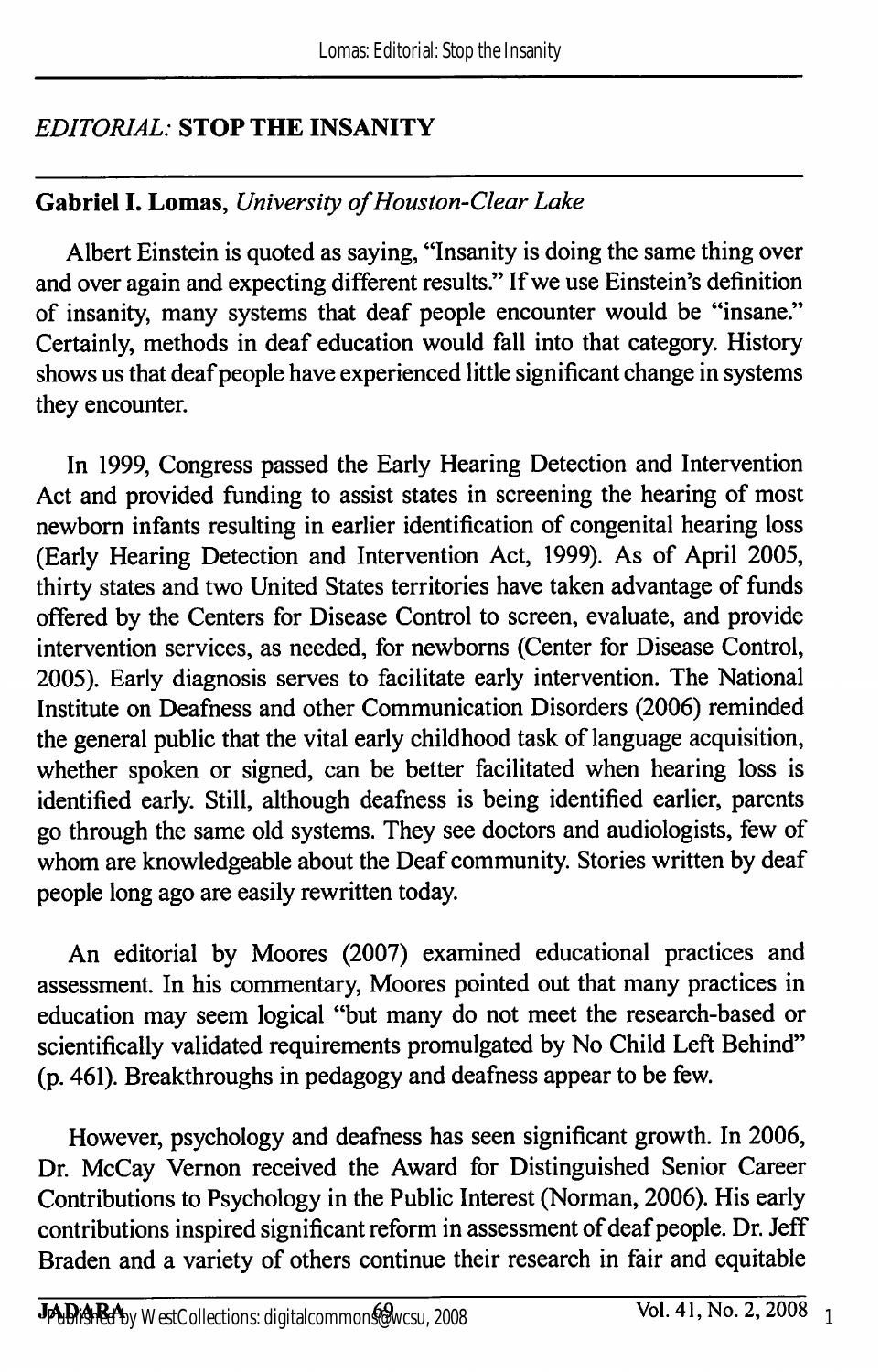assessment of deaf people. Dr. Neil Glickman has authored a variety of noteworthy publications on psychotherapy and deafness. Certainly, these and other related publications represent advances in mental health and deafness. Yet, one phone call to an advocate or a visit with a deaf person in need of help reminds me that injustice and inequality in psychology and deafness are a daily occurrence.

This issue of JADARA contains three articles. The first, by Kendall, Gutman, and Rosenheck, examines mental health programs serving deaf adults across the United States. Clearly, in-patient psychiatric facilities that are culturally affirmative for Deaf people are relatively new phenomena. Such facilities represent a move away from the "insanity" that clouds mental health and deafness. The second article, by Mascia and Mascia, addresses the need for audiologists to work with vocational rehabilitation counselors. There is no doubt that cooperation between these two fields is long past due. Finally, the third article is by the Martin Seligman Student Research in Psychology and Deafness award winner, Jessica Rogers. Rogers, a master's degree candidate in counseling at Gallaudet University, responded to a previous publication by MJ Bienvenu (2001) titled, "Can Deaf people survive deafness?" Her passion about advocacy and change in the field of counseling and deafness is apparent in her writing.

It seems that each publication that contributes to the field of deafness, whether a dissertation, a journal article, or a book, is a step towards stopping the insanity in our field. The American Psychological Association has a committee on disabilities, with several members focused on deafness issues. However, few other professional organizations have followed suit. Position statements on best practices for working with deaf people are often difficult to find. Thankfully, the National Association of the Deaf (NAD) has a position statement for mental health. Although the position statement is available to the general public, it is not found in the pages of journals outside of deafness. Thus, many practitioners outside of our field are often unaware of their ethical and legal obligations when working with deaf consumers. Looking at the past, it is clear that the status of mental health and deafness is much different in 2008 than it was in 1968. Thanks to the hard work of many in our field, systemic change has occurred in some geographic areas. Working cooperatively, we can improve deaf services, whether educational or psychological. With time and focused efforts I believe we can reduce the insanity that has been ever present in our field.